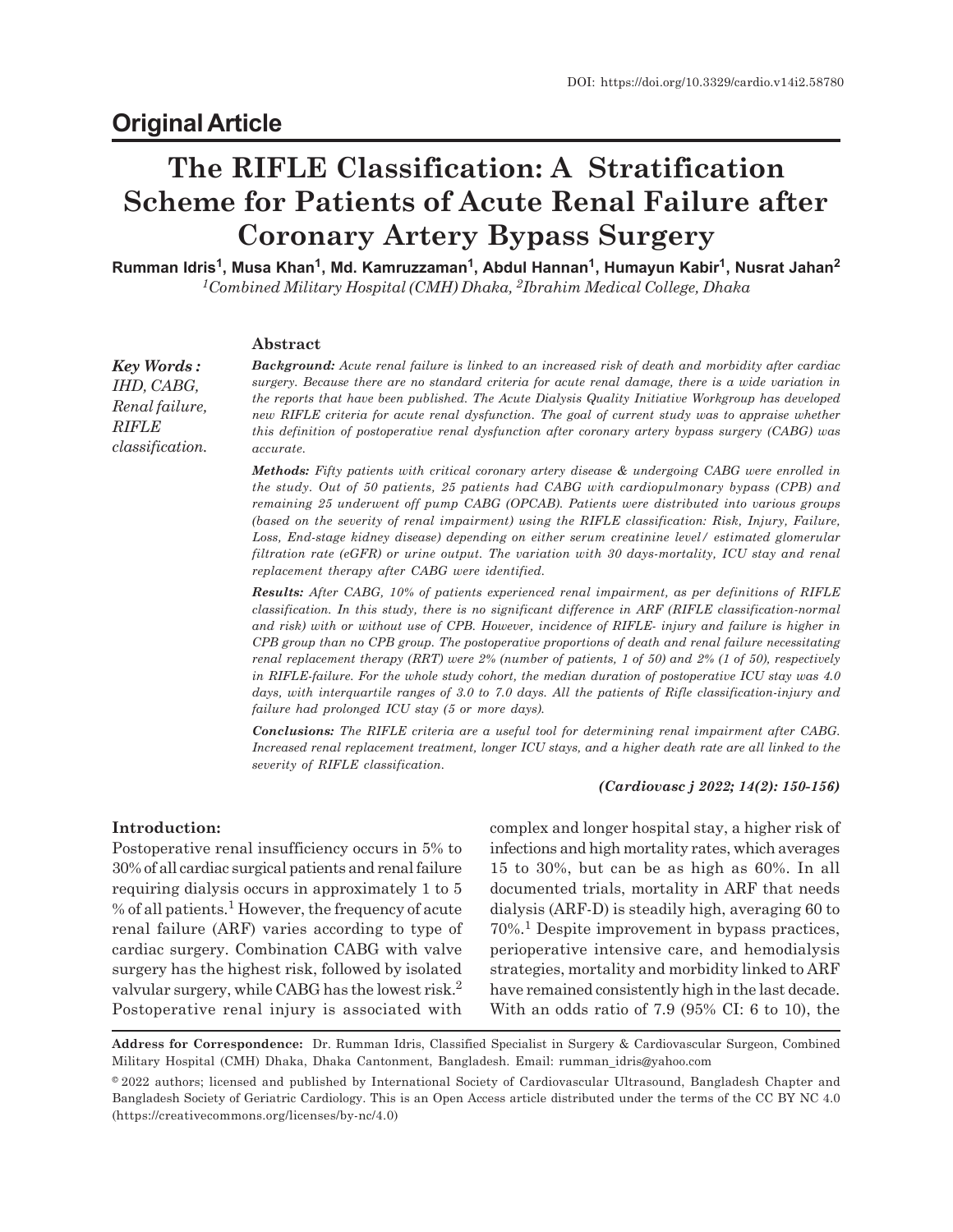ARF in cardiac surgery postoperative patients has been recognized as the most vulnerable factor for mortality.<sup>3</sup> ARF is triggered by various pathways, including hemodynamic, inflammatory, and nephrotoxic causes.<sup>3</sup>

The prevalence of ARF varied based on the research population, comorbidities, operation type, and, in particular, postoperative renal failure criteria. ARF can be defined in a variety of ways, ranging from minor increases in serum creatinine or a decrease in estimated glomerular filtration rate (GFR) to a severe form of the illness requiring dialysis. The RIFLE classification, a new evidencebased consensus criterion for ARF, was established by the Acute Dialysis Quality Initiative (ADQI) Working Group in order to enhance the approach to ARF. The classification elucidates three grades of ARF severity (Risk, Injury and Failure) based on variations in serum creatinine/eGFR and urine output and two clinical outcomes (Loss and Endstage).<sup>4</sup> The RIFLE criteria have been analyzed in numerous clinical investigations involving critically sick ICU patients with ARF to determine its reliability, clinical application, and capacity to predict death.<sup>5</sup> However, these analyses are restricted by the fact that they only studied particular subset of critically ill individuals. As a result, we investigated this categorization of ARF in postoperative CABG patients in the current study.

#### **Methods:**

We designed a cohort study in department of Cardiovascular Surgery, Combined military hospital (CMH), Dhaka. Purposive sampling was done, where fifty patients with critical coronary artery disease & recieving CABG from July 2019 to December 2019 were enrolled in the study. Out of 50 patients, 25 patients had history of CABG using CPB and rest 25 patients underwent off pump CABG (OPCAB). Patients with poor LV systolic function (EF <30%), requiring inotropes or intraaortic balloon pump (IABP) preoperatively, emergency & re-do CABG, having other operations performed simultaneously with CABG and patients requiring hemodialysis before surgery were excluded from the analysis.

Patient information included demographics, laboratory results, and hospital outcomes. The computerized hospital records and database were used to retrieve demographic and laboratory data. Urine output was measured every hour, and serum creatinine levels were checked at least once a day. The change in plasma creatinine level was calculated using the difference between the preoperative and maximal concentrations during the course of the ICU stay. The Modification of Diet in Renal Disease equation (MDRD) was used to compute preoperative eGFR and the lowest eGFR during ICU stay.

For women, the product of this equation was multiplied by correction factor of 0.742.<sup>6</sup> The hospital admission creatinine was utilized as a baseline for individuals with a history of renal dysfunction (but not on regular RRT). The outcome variables: the 30-day mortality, the longer (5 or more days) ICU stay and postoperative RRT (intermittent hemodialysis) were recorded. No other major morbidity was evaluated.

The Acute Dialysis Quality Initiative Workgroup designed the categorization system for ARF, which has been titled as RIFLE based on the degree of renal dysfunction (Table I).<sup>4</sup> According to GFR, plasma creatinine (where change from the patient's individual baseline was measured), and urine output, patients were categorized into three severity levels: risk, injury, and failure. Patients receiving renal replacement therapy (RRT) for renal reasons, were considered to have ARF irrespective of their plasma creatinine level or urine output. RIFLE-Normal level refers to patients without renal impairment. In this analysis, the RIFLE outcome classes (loss and endstage renal disease criteria) were excluded.<sup>4</sup>

The central tendency for continuous data is expressed as the mean ± standard deviation or the median (interquartile range). We tested continuous variables for normality by distribution plots. We compared means using the Student's t test when normally distributed, and the Mann-Whitney U test/Kruskal Wallis when not. The Mann-Whitney U test were performed to evaluate differences between survivors and dead patients and to find differences among RIFLE classification. Comparisons of categorical variables across multiple groups were performed using chi square and *Fisher's exact test*. The SPSS 25 software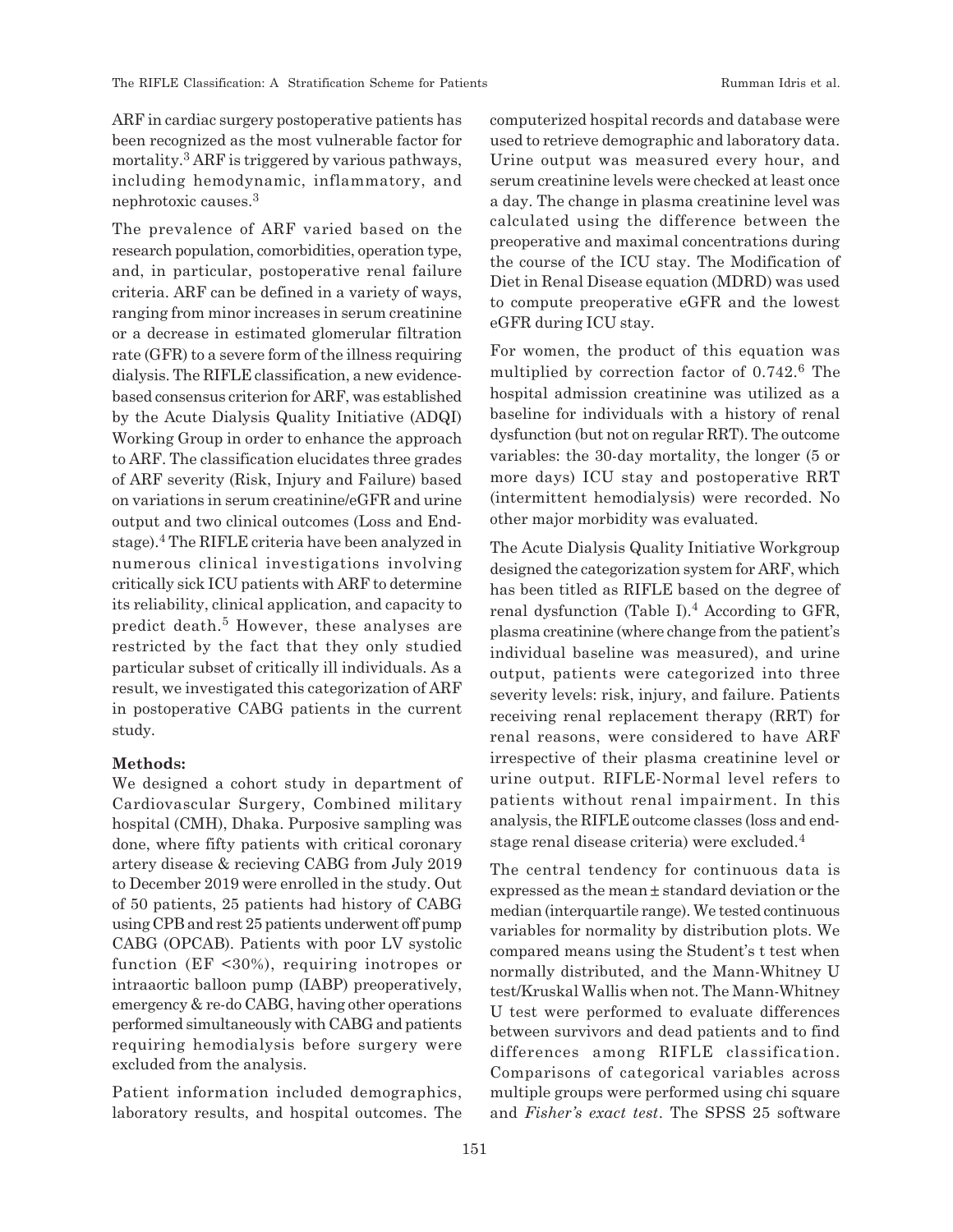|             | GFR criteria                                                                                                      | Urine output criteria                                                                |
|-------------|-------------------------------------------------------------------------------------------------------------------|--------------------------------------------------------------------------------------|
| <b>Risk</b> | Increased plasma creatinine x<br>1.5 or GFR decrease $>25\%$                                                      | $\leq 0.5$ ml. Kg <sup>-1</sup> . h <sup>-1</sup> x 6 hours                          |
| Injury      | Increased plasma creatinine x<br>2 or GFR decrease $>50\%$                                                        | $\leq 0.5$ ml. Kg <sup>-1</sup> . h <sup>-1</sup> x 12 hours                         |
| Failure     | Increased plasma creatinine x 3 or acute<br>plasma creatinine $\geq$ 350 µmol/L<br>or acute rise $\geq 44$ µmol/L | $\leq 0.3$ ml. Kg <sup>-1</sup> . h <sup>-1</sup> x 24 hours<br>or anuria x 12 hours |
| Loss        | Persistent acute renal failure-complete<br>loss kidney function> 4 weeks                                          |                                                                                      |
| <b>ESKD</b> | End stage kidney disease $>$ 3 months                                                                             |                                                                                      |

**Table-I** *The RIFLE Classification Scheme for Acute Renal Failure.<sup>4</sup>*

(SPSS, Chicago, Illinois) was used in all analyses. For statistics, *p* value less than 0.05 was considered significant.

# **Results:**

Fifty patients underwent CABG throughout the study period. Within this population, 25 patients (50%) had CABG with CPB, while remaining 25 (50%) underwent OPCAB.

Table II: shows comparison of demographic and investigation variables between CPB and no CPB group. There is no significant difference between the groups. Number of patients and percentage or mean ± standard deviation is presented. The *p* values are determined with student's t test/x2 test.

In this study, there is no significant difference in ARF (RIFLE classification-normal and risk) with

| Comparisoni of acmographic and incesignmon caritables occurent of D and no Of D group. |                   |                    |                |  |  |  |
|----------------------------------------------------------------------------------------|-------------------|--------------------|----------------|--|--|--|
| Independent variables                                                                  | With CPB          | Without CPB        | <i>p</i> value |  |  |  |
| Age                                                                                    | $56.16 + 8.6$     | $53.64 \pm 6.6$    | 0.250          |  |  |  |
| Sex (Male)                                                                             | $15(48.4\%)$      | $16(51.6\%)$       | 0.50           |  |  |  |
| DM                                                                                     | 14 (46.7%)        | $16(53.3\%)$       | 0.387          |  |  |  |
| <b>HTN</b>                                                                             | $14(50.0\%)$      | 14(50.0%)          | 0.617          |  |  |  |
| CAG                                                                                    |                   |                    |                |  |  |  |
| <b>TVCAD</b>                                                                           | 17(51.5%)         | 16(48.5%)          | 0.50           |  |  |  |
| <b>DVCAD</b>                                                                           | 8 (47.1%)         | $9(52.9\%)$        |                |  |  |  |
| Ejection fraction                                                                      | $51.76 \pm 9.25$  | 51.80              | 0.988          |  |  |  |
| Serum creatinine                                                                       |                   |                    |                |  |  |  |
| Preoperative                                                                           | $0.9480 + 0.16$   | $0.9480 \pm 0.144$ | 0.368          |  |  |  |
| Postoperative                                                                          | $1.5120 \pm 1.26$ | $1.3720 \pm 0.672$ | 0.295          |  |  |  |
| eGFR                                                                                   |                   |                    |                |  |  |  |
| Preoperative                                                                           | $82.69 \pm 17.23$ | $80.45 \pm 15.36$  | 0.360          |  |  |  |
| Postoperative                                                                          | $61.31 \pm 20.58$ | $59.70 \pm 21.27$  | 0.243          |  |  |  |

**Table-II** *Comparison of demographic and investigation variables between CPB and no CPB group.*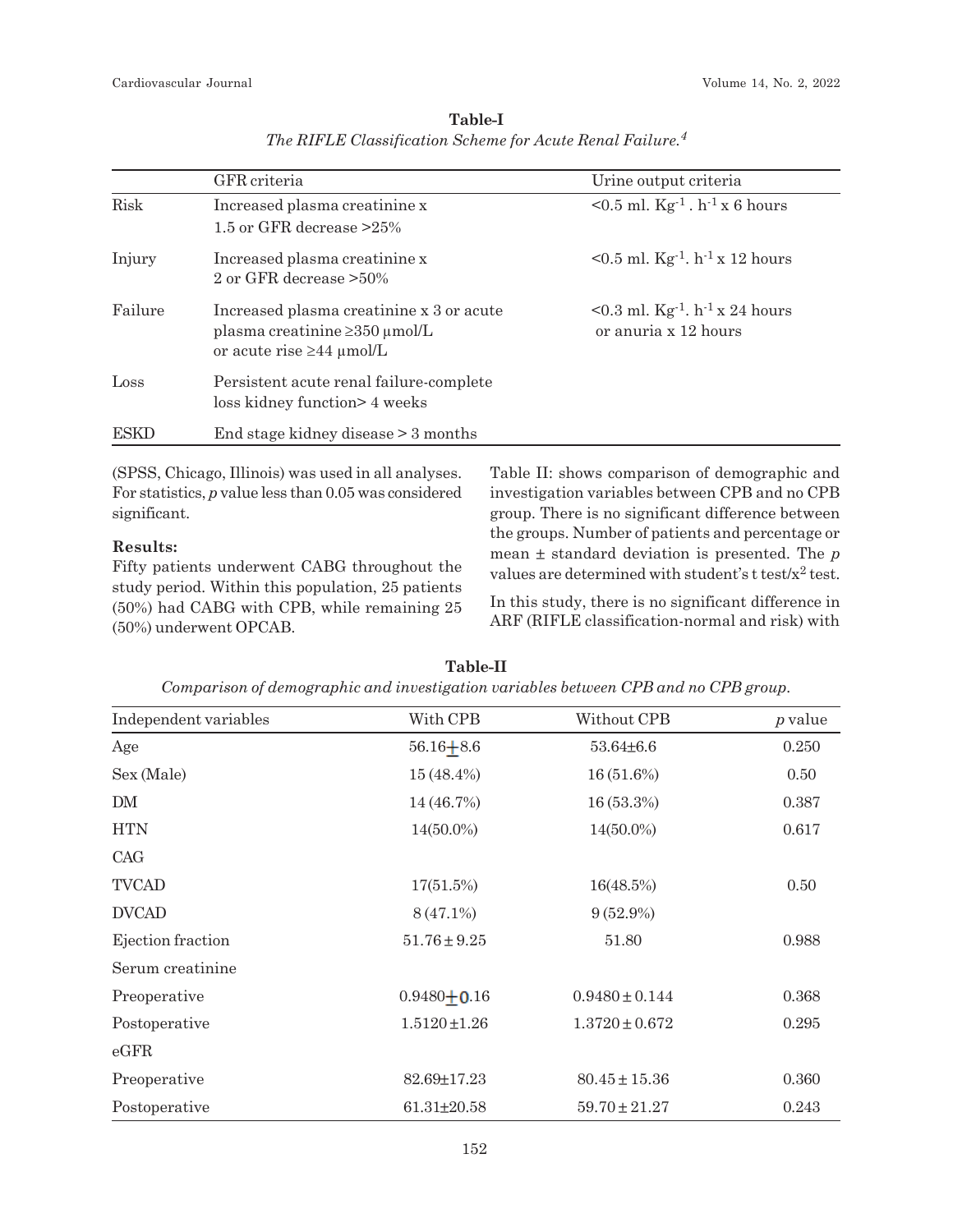The RIFLE Classification: A Stratification Scheme for Patients Rumman Idris et al.



**Fig.-1:** *Comparison of Rifle classification according to use of cardiopulmonary bypass*

or without use of CPB. However, incidence of RIFLE- injury and failure is higher in CPB group than no CPB group.

ARF occurred in 10 % of patients undergoing CABG irrespective of use of CPB. 2% of patients developed ARF-D. All the patients died, who required RRT. Changes of creatinine was statistically significant in RIFLE-failure  $(p<0.05)$ compared to normal renal function. Similarly, changes of eGFR are higher in postoperative CABG patients with the in RIFLE- risk, injury & failure. The median preoperative and postoperative estimated GFR were  $81.35$  mL/min/1.73 m<sup>2</sup> (65.37) to 97.77 mL/min/1.73 m<sup>2</sup> ), and 60.51 mL/min/1.73  $m^2$  (39.78 to 81.24 mL/min/1.73 m<sup>2</sup>) respectively, the lowest being  $10.62$  mL/min/1.73 m<sup>2</sup>. The median preoperative and postoperative plasma creatinine level were 0.94 mg/dl (0.70 to 1.05 mg/ dl), and 1.44 mg/dl (0.4 to 2.4 mg/dl) respectively, the highest being 5.8 mg/dl. Regarding urine output per hour, <0.5 ml/kg/6 hrs. and <0.5 ml/kg/12 hrs. is found in RIFLE-risk and injury patients respectively. Anuria is observed in a patient with RIFLE-failure.



**Fig.-2:** *Changes of serum creatinine according to RIFLE classififcation*



**Fig.-3:** *Changes of eGFR according to RIFLE classififcation*



**Fig.-4:** *Change of urine output according to RIFLE classififcation*

Table III. Shows distribution of patients according to the RIFLE classification. Table III also shows the proportions of RRT, death, and prolonged length of ICU stay (5 days or more) in each RIFLE groups. Using the *Fisher's exact* test, the *p* values are compared to RIFLE-normal.

The postoperative proportions of mortality and RRT for renal failure were 2% (number of patients, 1 of 50) and 2% (1 of 50), respectively. For the whole study cohort, the median postoperative duration of stay in the ICU was 4.0 days, with interquartile ranges of 3.0 to 7.0 days. Patients of ARF especially Rifle classification-injury and failure had higher prolonged length of ICU stay (5 or more days) than RIFLE-normal and Risk.

Table IV: Changes in plasma creatinine, estimated GFR, and urine volume per hour are compared, which are significantly different (*p*<0.001) between dead patients and survivors. The number of patients and their percentages, as well as medians with interquartile ranges, are shown. The Mann-Whitney test/ *Fisher's exact test* yielded the *p* values.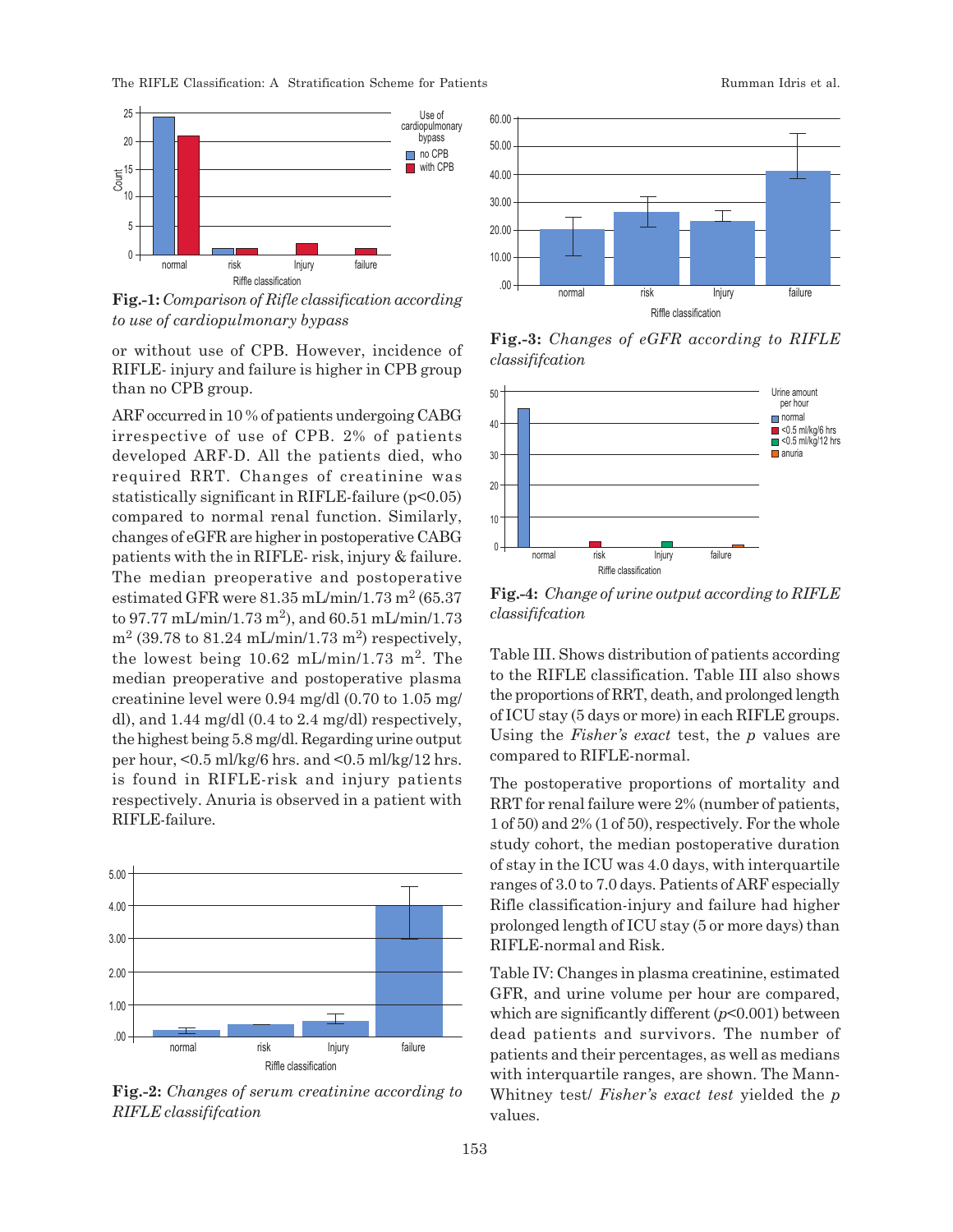#### Cardiovascular Journal Volume 14, No. 2, 2022

| RIFLE level | No $(\%)$  | Renal                  | Mortality  | ICU stay           |
|-------------|------------|------------------------|------------|--------------------|
|             |            | replacement<br>therapy |            | (More than 5 days) |
| Normal      | $45(90\%)$ | $0(0\%)$               | $0(0\%)$   | $0(0\%)$           |
| Risk        | 2(4%)      | $0(0\%)$               | $0(0\%)$   | 1(25%)             |
| Injury      | 2(4%)      | $0(0\%)$               | $0(0\%)$   | $2(50\%)$          |
| Failure     | $1(2\%)$   | $1(100\%)$             | $1(100\%)$ | 1(25%)             |
|             |            | p<0.001                | p<0.001    | p<0.05             |

**Table-III** *Comparison of postoperative variables according to the RIFLE classification*

#### **Table-IV**

*Comparison of changes in plasma creatinine, estimated GFR, and urine volume per hour between dead patients and survivors*

|                                                        | Alive          | Dead                 | Significance of difference |
|--------------------------------------------------------|----------------|----------------------|----------------------------|
| Change of serum creatinine (mg/dl)                     | $0.2(0.2-0.4)$ | $3.0(0.7-4.3)$       | p<0.001                    |
| Change of eGFR $(mL \cdot min^{-1} \cdot 1.73 m^{-2})$ | $21(8-29)$     | $41.25(30.44-52.54)$ | p<0.001                    |
| Urine amount per hour                                  |                |                      |                            |
| Normal                                                 | $45(91.8\%)$   | $0(0.0\%)$           | p<0.001                    |
| $< 0.5$ ml/kg/6 hrs.                                   | $2(4.1\%)$     | $0(0.0\%)$           |                            |
| $< 0.5$ ml/kg/12 hrs.                                  | $2(4.1\%)$     | $0(0.0\%)$           |                            |
| Anuria                                                 | $0(0.0\%)$     | $1(100\%)$           |                            |

## **Discussion:**

We observed that ARF following CABG may be categorized using the new consensus criteria in this observational analysis. During ICU stay following CABG, 90% of patients exhibited normal renal function, whereas 10% had renal impairment, according to this definition. Postoperative renal damage has been verified as one of the most dreadful consequences following cardiac surgery. Furthermore, RRT has been linked to a significant rise in mortality. The incidence of ARF after cardiac surgery has varied from 5% to 30%, based on the definition used to delineate the complication, whereas RRT was indicated in 1% to 5% of patients with severe illness. In present study, 2% of patients of ARF required RRT. The results are very identical to earlier studies analyzing consensus criteria for ARF definition in cardiac surgery patients.

Patients in this analysis had 6% in-hospital death rate in the most severe category of ARF, as determined by RIFLE consensus criteria. Death as 60% in certain researches but likely varies from 15 to 30%, based on the criteria of ARF and the time following surgery analyzed (hospital discharge or 30-day mortality).<sup>9</sup> Despite advancements in postoperative critical care and RRT technology, the death rate in patients requiring dialysis is quite significant in all reported investigations, averaging 60 to 70%.<sup>10</sup> In this study, there was no mortality without ARF, however all of the patients with ARF categorized as RIFLE class Failure died in the postoperative period. Chertow et al. in a multivariate analysis observed ARF-D to be potential risk of death rate with an odds ratio of 7.9.11 The causes of the excess mortality are likely due to pathophysiologic changes-owing to renal impairment and unfavorable consequences of RRT. Volume overload due to salt and water retention, hyperkalemia and acid-base imbalances, hemodynamic instability, visceral ischemia, insulin resistance and excessive protein breakdown, immune dysregulation linked to ARF, platelet

rate related with the postoperative ARF is as much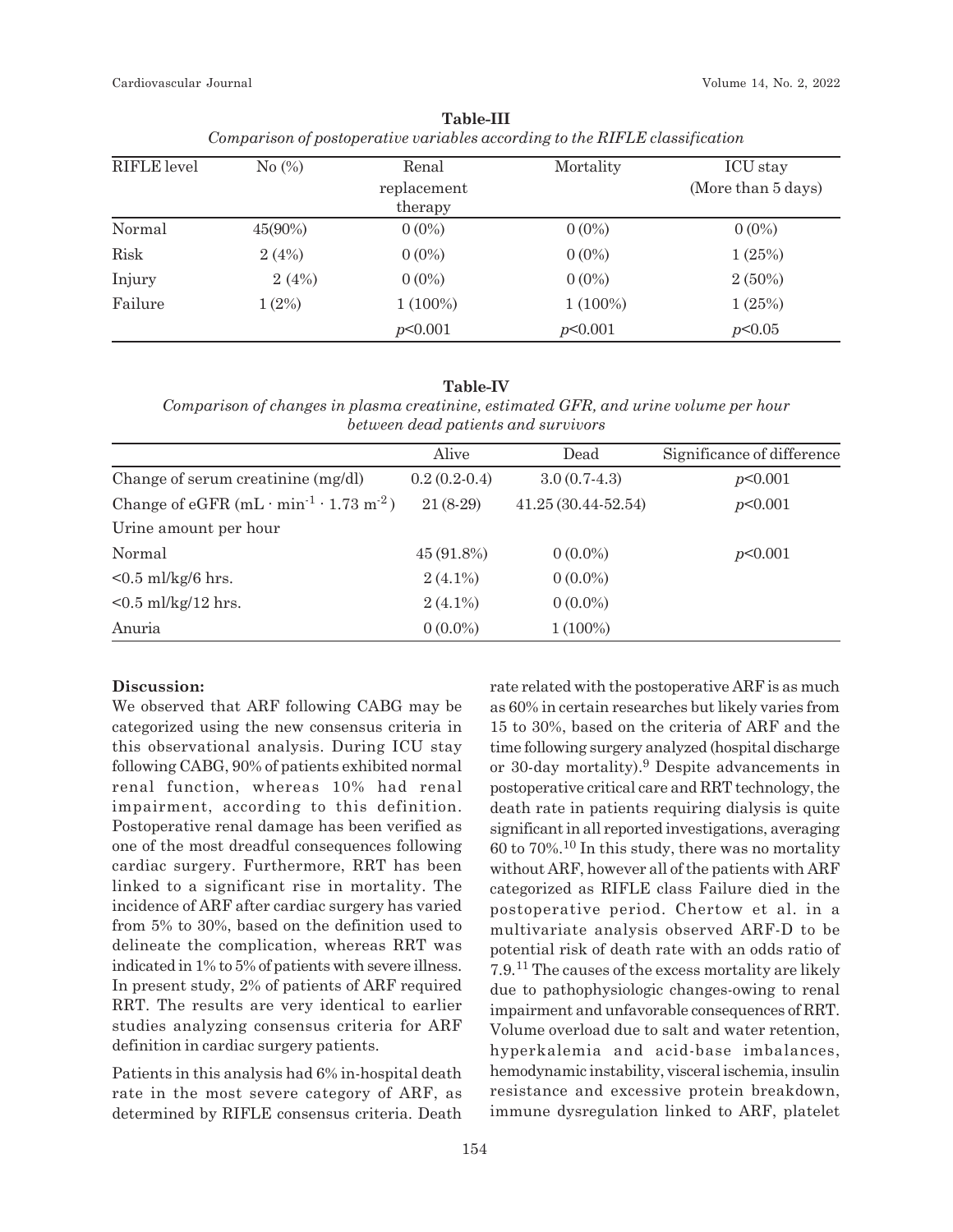dysfunction and high incidence of infections,<sup>1</sup> all these may cause increased death in this group of individuals.

Both the variation in plasma creatinine concentration  $[3.0 (0.7-4.3)]$  mg/dl (p<0.001) and the change in GFR [41.25 (30.44-52.54)] mL/min/1.73 m<sup>2</sup> (*p*<0.001) have been identified with increased mortality in our study, which are included in the RIFLE criteria. According to Lassnigg et al., patients with a 0 to 0.5-mg/dl and >0.5-mg/dl increase in serum creatinine had 2.77 and 18.64 fold higher 30-day mortality, respectively than individuals whose serum creatinine level has not increased.12 Thakar et al. also showed similar results in a study, in which death rate reached 5.9% ( $P \le 0.001$ ) when GFR deteriorated  $\ge 30\%$  but did not necessitate RRT and 0.4% (*p* <0.001) when GFR decreased <30%.<sup>13</sup>

In this study, there is no significant difference in ARF (RIFLE classification-normal and risk) with or without use of CPB. However, occurrence of RIFLE- injury and failure is higher in CPB group than no CPB group. Low flow, low perfusion pressure, hemodilution, variations in body temperature, lack of pulsatile flow. hemolysis (may be due to cardiotomy suction, prolong CPB time, occlusive roller pumps, turbulent flow in the oxygenator, and blood circulation through cell savers), systemic inflammatory response syndrome (may be due to ischemia-reperfusion injury, contact of blood products with extracorporeal bypass circuit, endotoxemia and surgical trauma) are CPB related factors, those may cause postoperative renal impairment.<sup>14</sup> According to Lok et al., individuals who had ARF after CPB had a relative risk of death of 4.6 after one year when compared to those who did not have renal impairment. Patients with ARF-D are often dialysis dependent<sup>1</sup>. In a retrospective study, Leacche et al. observed that 64 percent of ARF-D patients undergoing cardiac surgery with CPB required permanent dialysis, with only 10% surviving 12 months.<sup>1</sup>

The choice of definition for ARF requires further appraisal, as there has been nonexistence of standard criteria to explain ARF. Various indicators of renal tubular injury  $(\alpha 1$  microglobulin, glutathione transferase- $\alpha$ , glutathione transferasepi, N-acetyl-b-D-glucosaminidase), has been illustrated, to recognize subclinical renal dysfunction following cardiac surgery. However, there is no proof that upturn of these indicators is linked to postoperative morbidity or death.<sup>15</sup>

Generally, serum creatinine concentration has been used to define ARF criteria as well as to predict morbidity and death following cardiac surgery.<sup>9</sup> Different studies have used different degrees of aberration in plasma creatinine levels as cutoffs for establishing ARF. Nonetheless, in the non-steady state of ARF, plasma creatinine will not be an accurate representation of GFR since it is affected not only by glomerular function, but also by the function of renal tubules and production of creatinine. As a result, the severity of renal failure may be misinterpreted, as GFR declines and creatinine secretion rises, ultimately reducing the rise in serum creatinine.16 Because it takes time for creatinine to increase in the circulation, it may rise slowly after bypass because of hemodilution, despite a considerable reduction in GFR. Despite delayed rise, changes in serum creatinine do indicate changes in GFR and they are therefore important to diagnosis ARF. Moreover, a fall in serum creatinine correlates to renal recovery from ARF.<sup>16</sup>

Acute kidney failure is characterized by a steady decline in GFR and/or a temporary and gradual decrease in urine output, which is subsequently exhibited by an elevation of serum creatinine. Although urine output reflects delicate changes in renal function than biochemical indicators, it is seldom reported variable impacting ARF following cardiac surgery.<sup>4</sup> It's worth noting that the difference between the GFR and the rate of tubular reabsorption determines urine output. As a result, if the GFR is low due to chronic renal disease and poor tubular absorption, the patient may initially have adequate urine production. Tubular absorption is adequate at first with a low GFR and then gradually decreases with AKI.<sup>16</sup>

The occurrence of postoperative renal impairment is determined on how it is defined. As a result, a classification system (RIFLE) has been designed to detect the severity of renal failure. Because the kidneys' function includes both the elimination of nitrogenous waste products and the generation of urine, postoperative ARF can be defined using either the creatinine level/GFR or the urine output parameters. These new ARF suggestions have yet